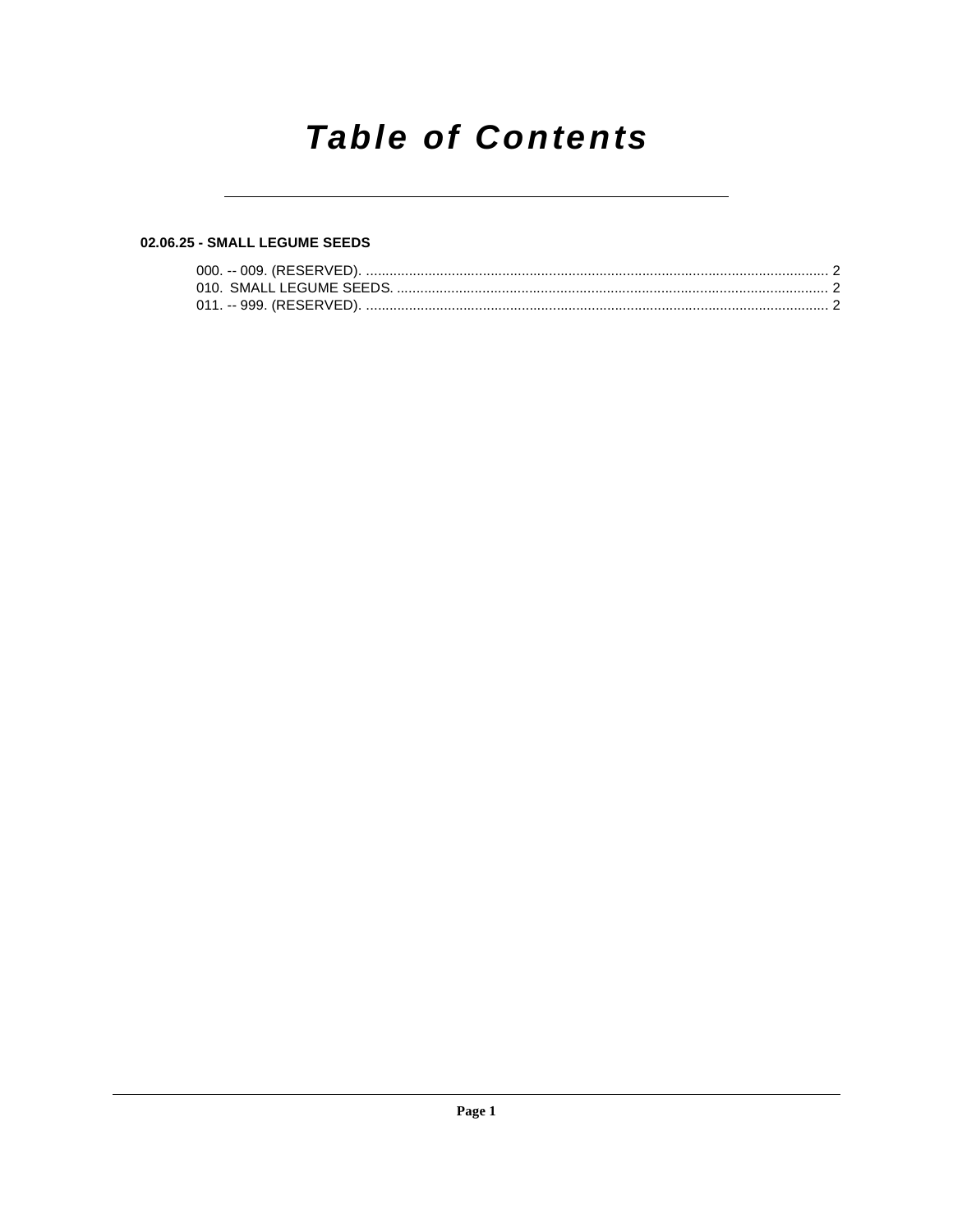#### **IDAPA 02 TITLE 06 CHAPTER 25**

### **02.06.25 - SMALL LEGUME SEEDS**

## **(By Provision of Title 69, Chapter 2, Idaho Code)**

#### <span id="page-1-1"></span><span id="page-1-0"></span>**000. -- 009. (RESERVED).**

#### <span id="page-1-13"></span><span id="page-1-2"></span>**010. SMALL LEGUME SEEDS.**

The following legume seeds are deemed by the Department of Agriculture, state of Idaho, to be small legume seeds: (4-18-49)

<span id="page-1-17"></span><span id="page-1-16"></span><span id="page-1-15"></span><span id="page-1-14"></span><span id="page-1-12"></span><span id="page-1-11"></span><span id="page-1-10"></span><span id="page-1-9"></span><span id="page-1-8"></span><span id="page-1-7"></span><span id="page-1-6"></span><span id="page-1-5"></span><span id="page-1-4"></span><span id="page-1-3"></span>

| 01.           | Alfalfa.                                          | $(4-18-49)$ |
|---------------|---------------------------------------------------|-------------|
| 02.           | <b>Mammoth Red Clover.</b>                        | $(4-18-49)$ |
| 03.           | <b>Medium Red Clover.</b>                         | $(4-18-49)$ |
| 04.           | <b>Ladino Clover.</b>                             | $(4-18-49)$ |
| 05.           | <b>White Clover.</b>                              | $(4-18-49)$ |
| 06.           | <b>Strawberry Clover.</b>                         | $(4-18-49)$ |
| 07.           | <b>Subterranean Clover.</b>                       | $(4-18-49)$ |
| 08.           | <b>Crimson Clover.</b>                            | $(4-18-49)$ |
| 09.           | <b>Birdsfoot Tresfoil.</b>                        | $(4-18-49)$ |
| 10.           | Alsike.                                           | $(4-18-49)$ |
| 11.           | <b>Sweet Clovers.</b> (All species of Melilotus). | $(4-18-49)$ |
| 12.           | <b>Japanese Clover.</b>                           | $(4-18-49)$ |
| 13.           | <b>Hungarian Clover.</b>                          | $(4-18-49)$ |
| $011. - 999.$ | (RESERVED).                                       |             |